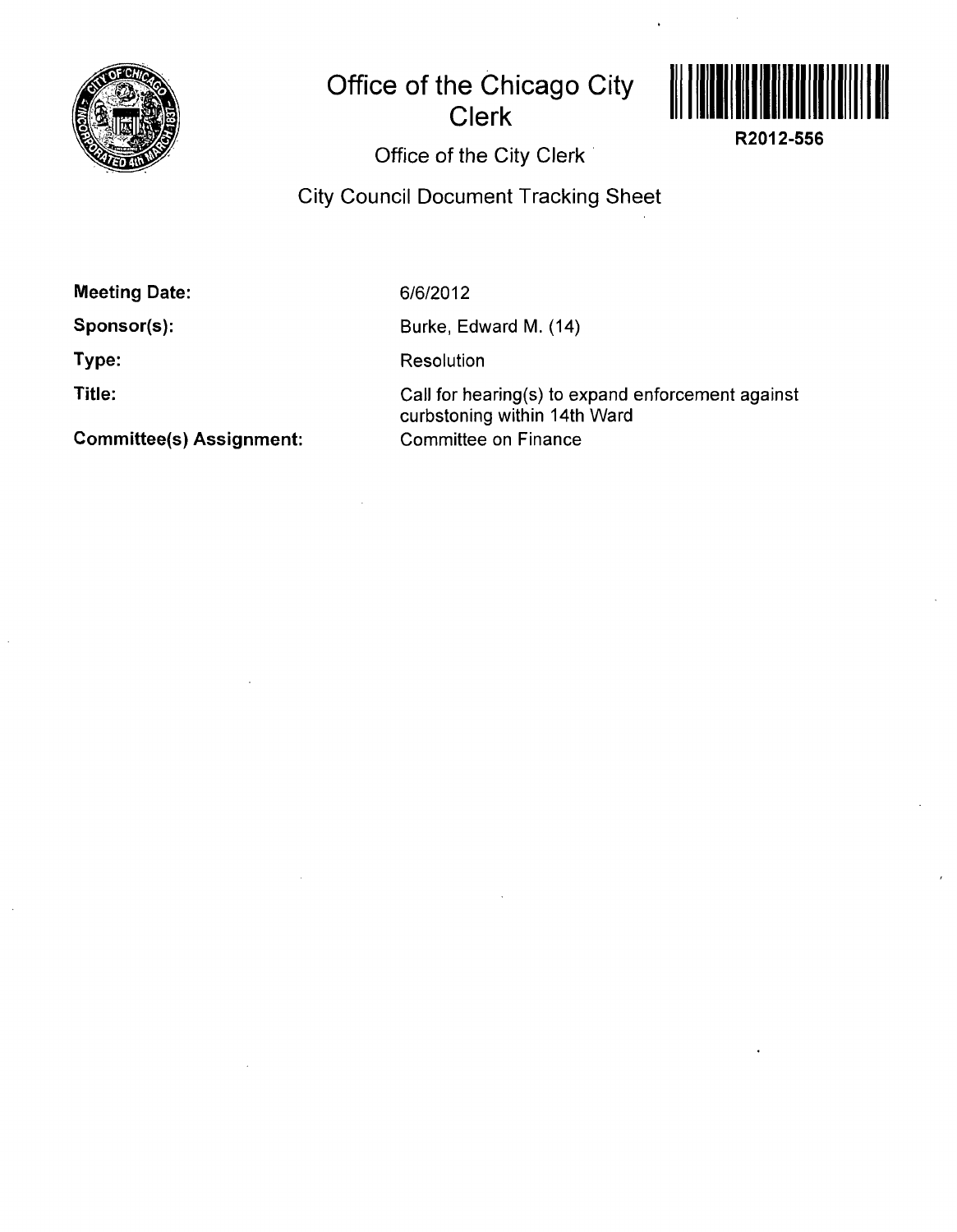## **RESOLUTION**

ੱਵ and a

> WHEREAS, the corporate authorities of the City of Chicago are committed to protecting Chicago residents from fraud, deception, and unfair business practices; and

> WHEREAS, "curbstoning" is the term commonly used to define the practice of engaging in the business of offering motor vehicles for sale to the general public without a license; and

> WHEREAS, curbstoners compete with legitimately licensed dealers for retail customers; and

> WHEREAS, many curbstoners seek out inexpensive vehicles that can be acquired without financing and tend to have high mileage and mechanical problems; and

> WHEREAS, in addition to evading City and State licensing laws, curbstoners often engage in practices that violate consumer protection, titling, and sales tax laws; and

> WHEREAS, curbstoning is bad for consumers, licensed dealers and the motor vehicle industry as a whole; and

> WHEREAS, curbstoners typically display their vehicles for sale on the public way or on private property which is not licensed for the sale of motor vehicles; and

WHEREAS, the Municipal Code of Chicago currently prohibits curbstoning; and

WHEREAS, vehicles parked on the public way for the sole purpose of being displayed for sale are subject to impoundment pursuant to Section 9-80-080 of the Code; and

WHEREAS, under Section 9-92-030(c) of the Code, employees of the Department of Streets and Sanitation are authorized to issue notices of parking violations and impound vehicles parked on the public way for the sole purpose of being displayed for sale; and

WHEREAS, property owners permitting individuals to offer or display motor vehicles for sale on their property are required to obtain a Limited Business License for that purpose pursuant to Section 4-4-020 of the Code; and

WHEREAS, the Department of Business Affairs & Consumer Protection recently conducted a two-day special investigation into the unauthorized sale of motor vehicles in the 14<sup>th</sup> Ward; and

WHEREAS, the two-day investigation resulted in 32 separate individuals and entities being issued 93 citations for the unauthorized sale of motor vehicles; and

WHEREAS, hearings on the citations were held at the Department of Administrative hearings and judgments totaling \$70,010.00 were entered against the respondents; and